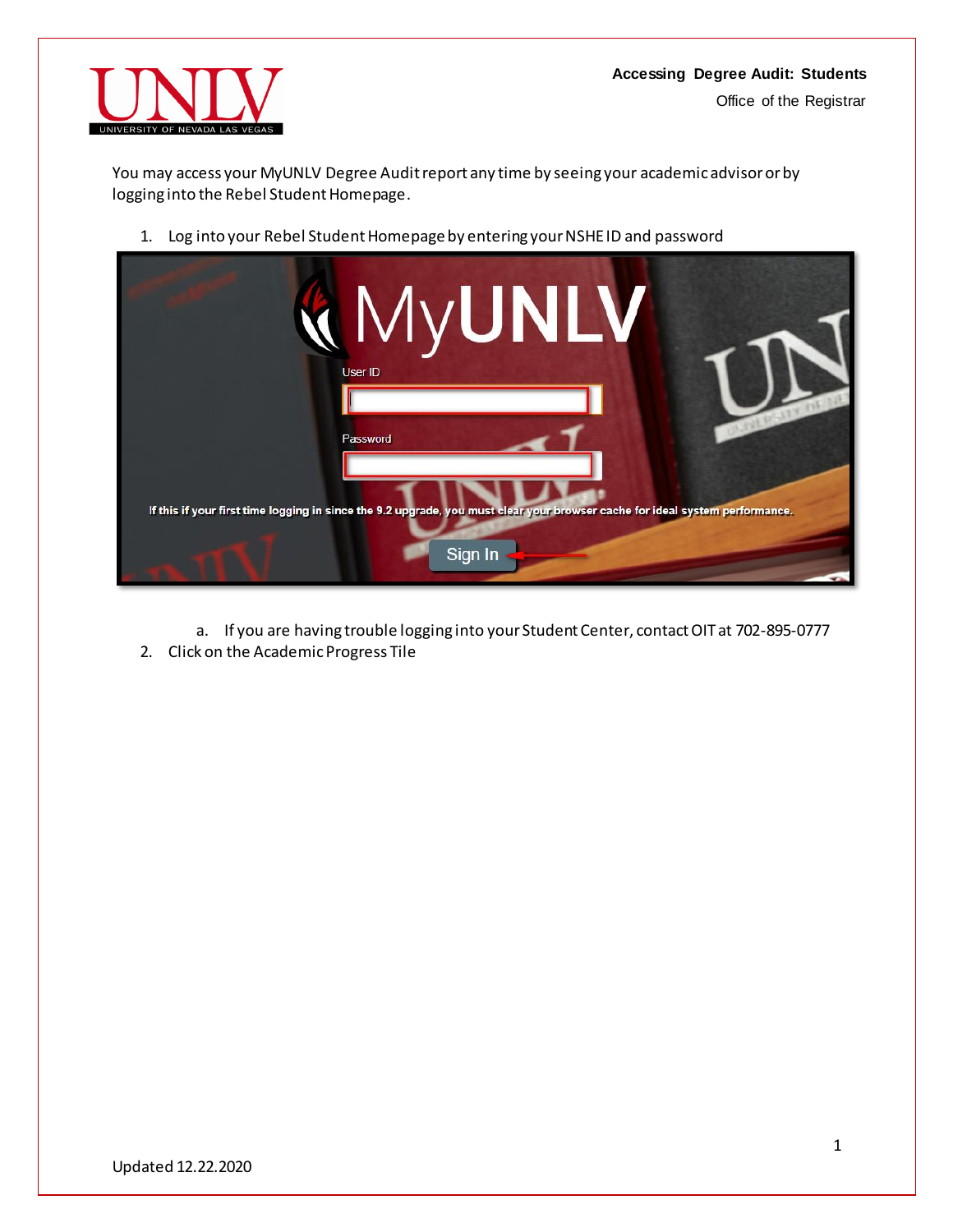

Office of the Registrar

| <b>Admissions</b>               | <b>Academic Progress</b> |                                    | <b>Financial Aid</b>        |
|---------------------------------|--------------------------|------------------------------------|-----------------------------|
| 异                               | Incomplete 66%           |                                    |                             |
| No active application           |                          | 30% Complete                       |                             |
| <b>Student Center - Classic</b> | <b>Enrollment</b>        | <b>My Account</b>                  | <b>Personal Information</b> |
| $\overline{\phantom{a}}$        | u.<br>86.                | <b>Currently Due</b><br>\$2,924.72 |                             |
| <b>Academic Records</b>         | <b>Resources</b>         | <b>My Next Class</b>               | <b>Tasks</b>                |
|                                 |                          | No current classes                 | Ī                           |

# a. Select Academic Progress from the menu on the left

| <b>View Graduation Status</b>   |                                                                            | go to $\ldots$                                                     | $\sqrt{8}$ |
|---------------------------------|----------------------------------------------------------------------------|--------------------------------------------------------------------|------------|
| Apply for Graduation            | <b>My Academics</b><br>Plan<br>Enroll<br>Search                            |                                                                    |            |
| Academic Progress Summary       | <b>Graduation Status</b>                                                   |                                                                    |            |
| <b>Academic Progress</b>        | Program: Graduate School of Env & Pub                                      |                                                                    |            |
| Course Requirement Alerts       | University of Nevada Las Vegas   Graduate                                  |                                                                    |            |
| <b>Expected Graduation Term</b> | Degree: Master of Public Administratio<br>Major: Public Administration MPA | Status: Degree Awarded<br>Expected Graduation Term: 2013<br>Spring |            |
|                                 | Go to top                                                                  |                                                                    |            |

b. If you are using a mobile device you may have to expand the arrows by clicking the blue menu button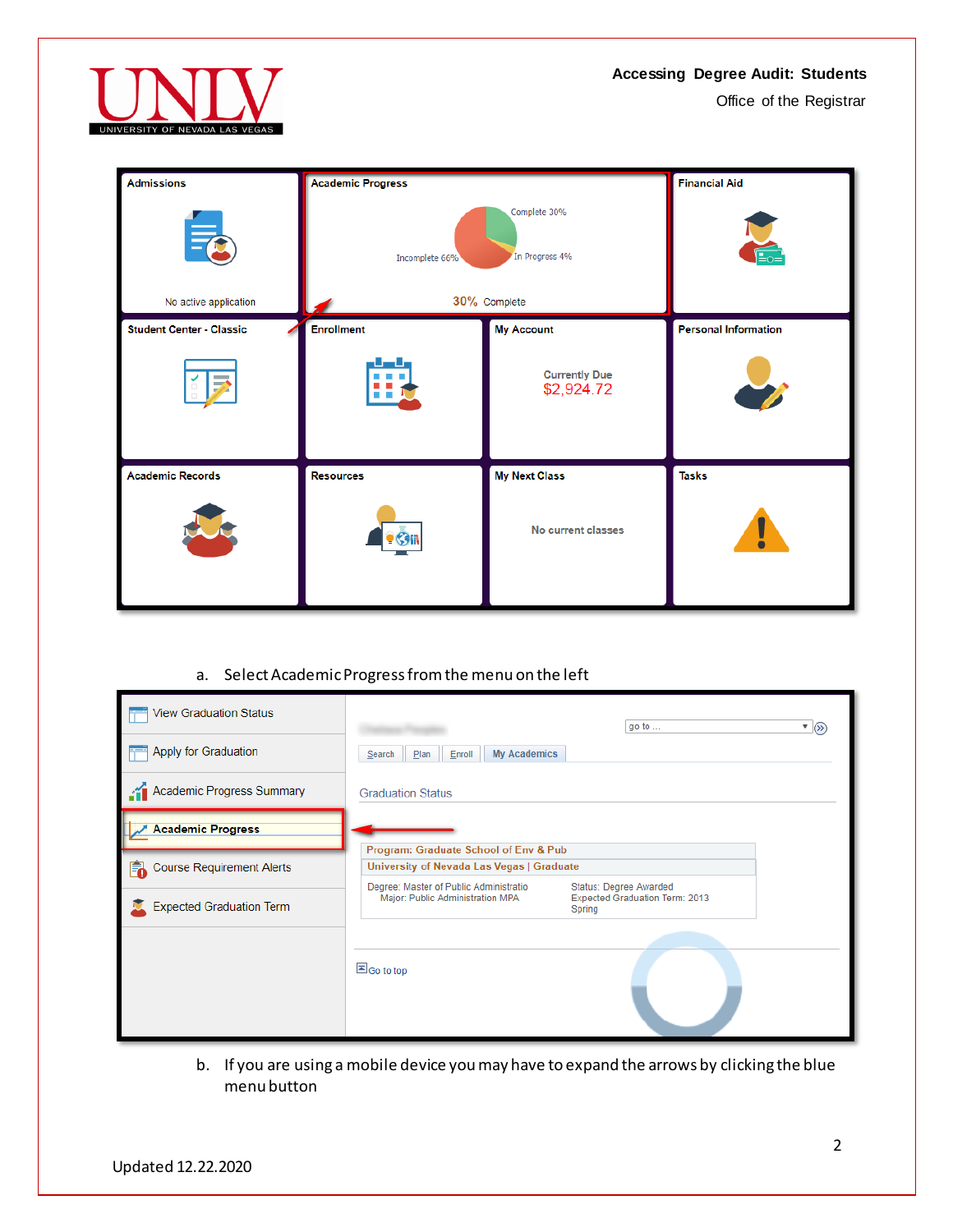Office of the Registrar



| <b>My Academics</b><br>Search<br>Plan<br>Enroll                                                                                                                                                                                 |  |  |
|---------------------------------------------------------------------------------------------------------------------------------------------------------------------------------------------------------------------------------|--|--|
|                                                                                                                                                                                                                                 |  |  |
| <b>Graduation Status</b>                                                                                                                                                                                                        |  |  |
|                                                                                                                                                                                                                                 |  |  |
| Program: Graduate School of Env & Pub                                                                                                                                                                                           |  |  |
| University of Nevada Las Vegas   Graduate                                                                                                                                                                                       |  |  |
| Degree: Master of Public Administratio<br>Status: Degree Awarded<br>Major: Public Administration MPA<br>Expected Graduation Term: 2013<br>Spring                                                                                |  |  |
|                                                                                                                                                                                                                                 |  |  |
|                                                                                                                                                                                                                                 |  |  |
| Go to top                                                                                                                                                                                                                       |  |  |
|                                                                                                                                                                                                                                 |  |  |
|                                                                                                                                                                                                                                 |  |  |
|                                                                                                                                                                                                                                 |  |  |
| $M_{\odot}$ and A results and the Boston contract of the state of H relations of the state of the state of the state of the state of the state of the state of the state of the state of the state of the state of the state of |  |  |

c. Your Academic Progress Report will show you your degree progress based on your current academic objective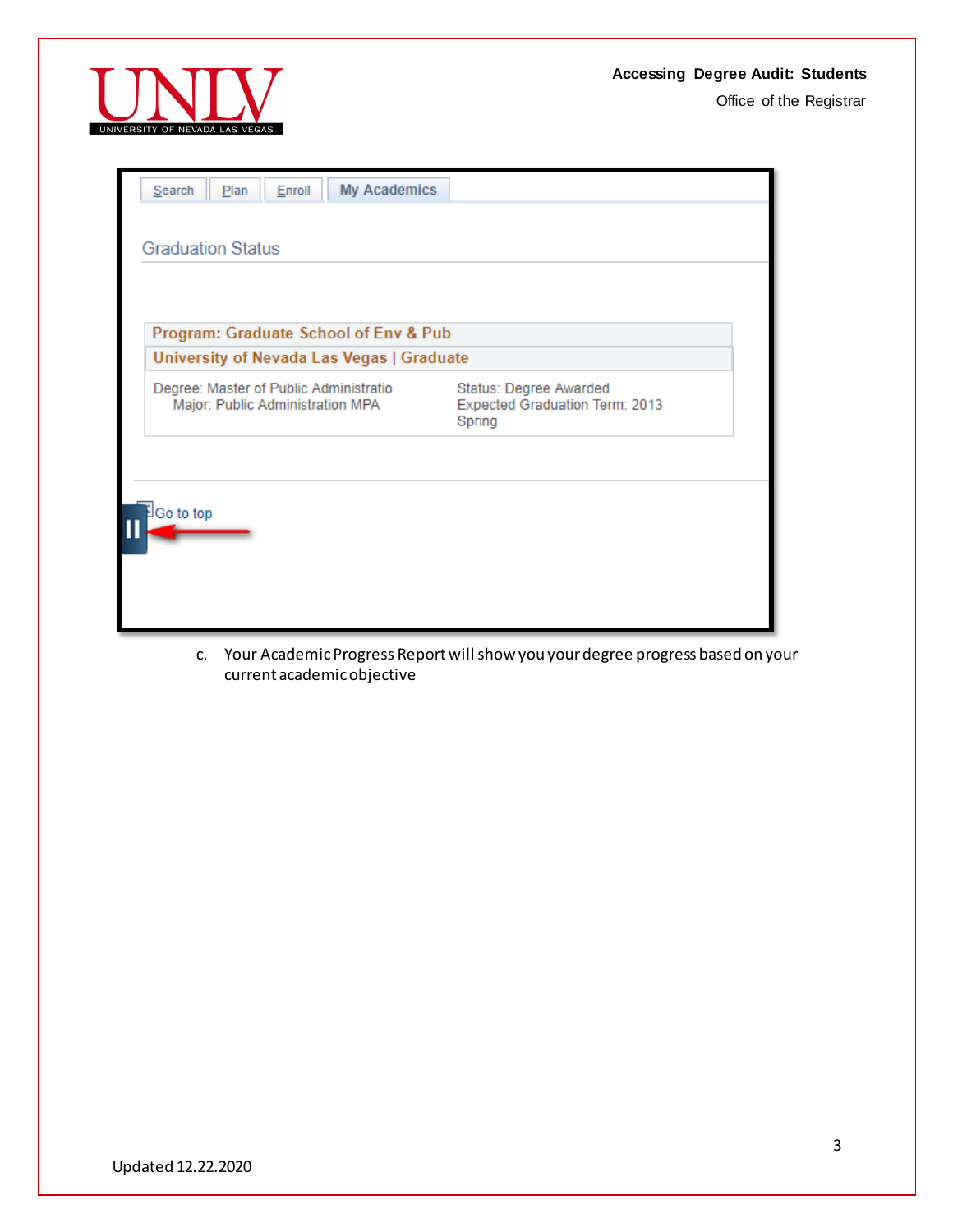

| B.A. IN PSYCHOLOGY (RG-1343)<br><b>Not Satisfied</b>               |                                                                     |    |      |
|--------------------------------------------------------------------|---------------------------------------------------------------------|----|------|
| ULA Psychology Major Requirements (R-0663)<br>Not Satisfied        |                                                                     |    |      |
| Not Satisfied                                                      | Complete the following Psychology Introduction and Methods courses: |    |      |
|                                                                    | Courses Completed 0%                                                | 0% | 100% |
| <b>Select five courses</b><br>Not Satisfied                        |                                                                     |    |      |
|                                                                    | Courses Completed 0%                                                | 0% | 100% |
| <b>Complete 9 Upper Division Psychology units</b><br>Not Satisfied |                                                                     |    |      |
|                                                                    | Units Completed 0%                                                  | 0% | 100% |

- i. If your major, minor, or concentration are not accurate, you should visit your academic advisor
- 3. Understanding Your Degree Audit
	- a. The Degree Audit shows the University, General Education, and your Major, Minor, and Concentration requirements you must complete in order to graduate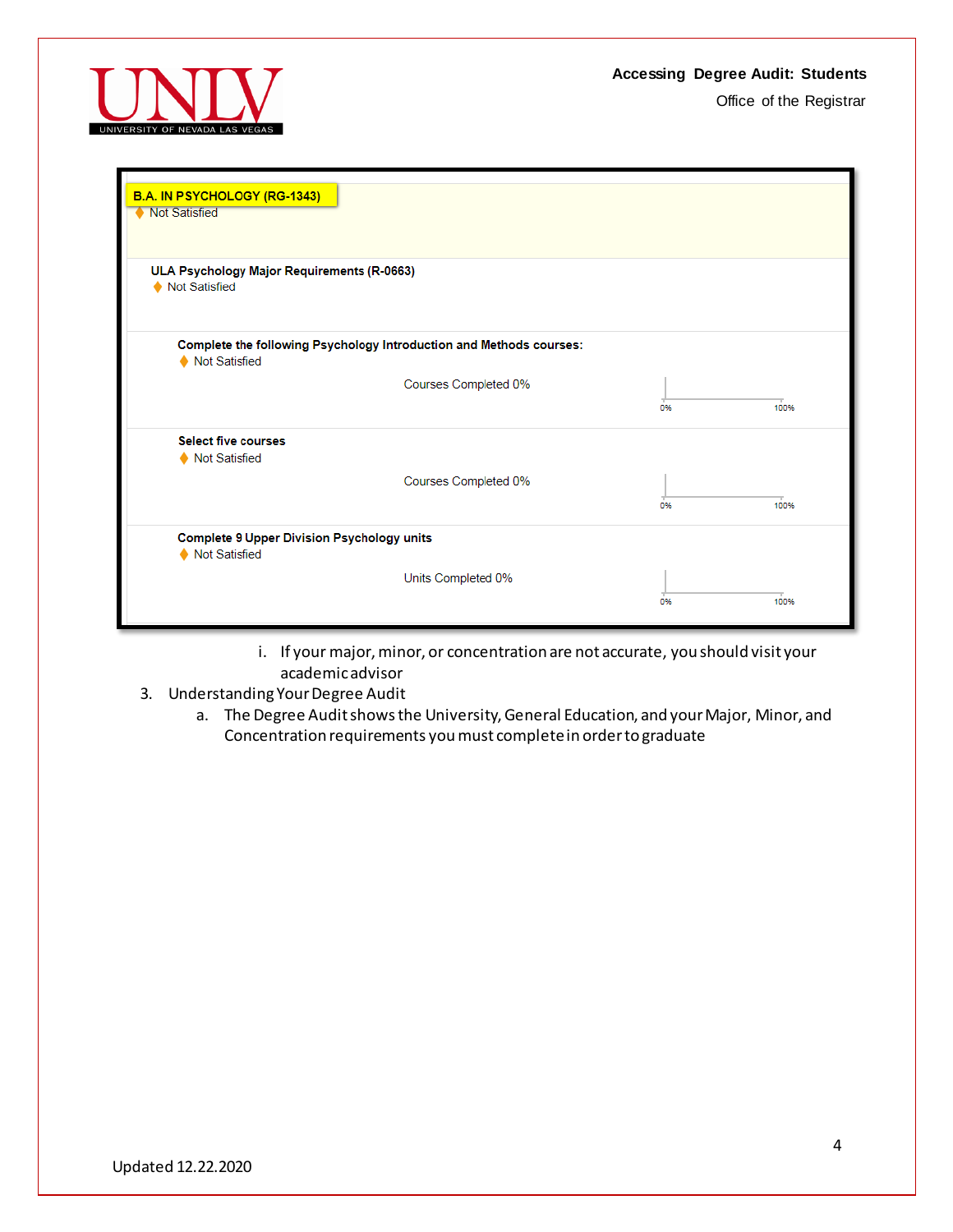

| <b>Academic Progress</b><br>Report data generated on 03/15/2019 3:21:55PM |                     |                                                                                                                                      |               |  |
|---------------------------------------------------------------------------|---------------------|--------------------------------------------------------------------------------------------------------------------------------------|---------------|--|
| UNIVERSITY GRADUATION REQUIREMENTS (RG-0056) 2012-<br>♦ Not Satisfied     |                     |                                                                                                                                      | $\mathcal{E}$ |  |
| Total Degree Units (R-0044)<br>Not Satisfied                              |                     | As you scroll down the page you will see all of<br>the requirements, the status, and what<br>percentage (if any) has been completed. |               |  |
| 120 units<br>Not Satisfied                                                | Units Completed 38% | 100%<br>0%                                                                                                                           | $\mathcal{E}$ |  |
| UNLV Undergraduate GPA (R-0094)<br>Satisfied                              |                     |                                                                                                                                      | ↘             |  |
| Satisfied                                                                 | GPA Achieved 3.725  | Target GPA 2.000                                                                                                                     | $\mathcal{E}$ |  |

- b. The requirements are based on your Major, Minor, any concentrations (if any) and your catalog year
	- i. Contact your Academic Advisor with questions about the requirements under your current academic objective
- c. If you have not satisfied a requirement, you can select it and a description and a list of courses that will satisfy it

| <b>Constitution (R-0030)</b><br>Not Satisfied                   |                      |                              |                                                                                         |  |
|-----------------------------------------------------------------|----------------------|------------------------------|-----------------------------------------------------------------------------------------|--|
| <b>Combined US and NV Constitution course.</b><br>Not Satisfied | Courses Completed 0% | be used to satisfy it.<br>0% | If you select a specific requirement it<br>will show a list of courses that can<br>100% |  |
| [or] US Constitution<br>Not Satisfied                           | Courses Completed 0% | 0%                           | 100%                                                                                    |  |
| [and] NV Constitution<br>Not Satisfied                          | Courses Completed 0% | 0%                           | 100%                                                                                    |  |

i. Selecting the item will tell you how many courses you need to select from the list and which courses you can select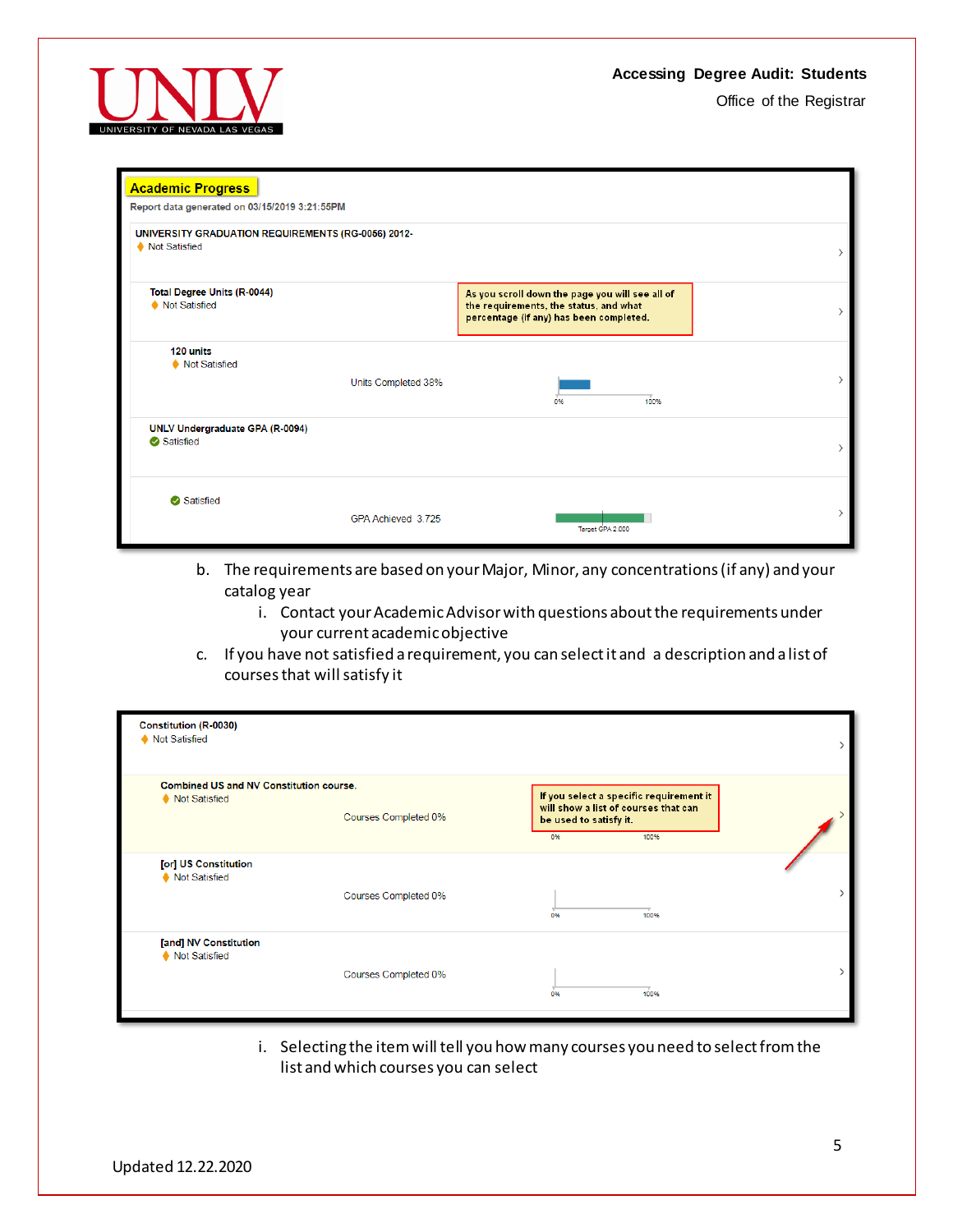

| <b>Combined US and NV Constitution course.</b><br>Not Satisfied |                                                                |                  |                                   |                  |                   |
|-----------------------------------------------------------------|----------------------------------------------------------------|------------------|-----------------------------------|------------------|-------------------|
|                                                                 |                                                                |                  |                                   |                  |                   |
|                                                                 | Courses 1 required, 0 taken, 1 needed                          |                  |                                   |                  |                   |
| <b>Courses</b>                                                  |                                                                |                  |                                   |                  |                   |
|                                                                 | The following courses may be used to satisfy this requirement: |                  |                                   |                  | 9 rows            |
| Course $\diamond$                                               | Description $\diamond$                                         | Units $\diamond$ | When/Typically Offered $\diamond$ | Grade $\diamond$ | Status $\diamond$ |
| HIST 100                                                        | <b>Hist Issu Contem Society</b>                                | 4.00             |                                   |                  |                   |
| HIST 100A                                                       | <b>Hist Iss Contem Society</b>                                 | 4.00             |                                   |                  |                   |
| HIST 100B                                                       | Hist Iss Contem Man                                            | 4.00             |                                   |                  |                   |
| HIST 100D                                                       | <b>Empire Discussion I</b>                                     |                  |                                   |                  |                   |
| <b>HIST 100DA</b>                                               | <b>Empire Discussion I</b>                                     |                  |                                   |                  |                   |
| HIST 100DB                                                      | <b>Empire Discussion I</b>                                     |                  |                                   |                  |                   |
| <b>HON 111</b>                                                  | Themes in Am Civ                                               | 3.00             |                                   |                  |                   |
| <b>HON 112</b>                                                  | <b>Explo Amer Politics</b>                                     | 3.00             |                                   |                  |                   |
| <b>PSC 101</b>                                                  | <b>Intro Amer Politics</b>                                     | 4.00             |                                   |                  |                   |

# d. If you have satisfied a requirement, it will be collapsed on the list even if the course is still in progress

| $\nabla$ GENERAL EDUCATION REQUIREMENT - CONSTITUTION (RG-1606)                                                                      |
|--------------------------------------------------------------------------------------------------------------------------------------|
| <b>Satisfied:</b> Complete 1 course of combined US & NV Constitution OR complete 1 course each of US and<br><b>NV Constitutions.</b> |
| Constitution (R-0030)                                                                                                                |
| Satisfied: Complete 1 course of combined US & NV Constitution OR complete 1 course each of US<br>and NV Constitutions.               |
| Combined US and NV Constitution course.                                                                                              |

e. Requirements can be satisfied by UNLV coursework as well as transfer work that has been articulated to your account (view your Transfer Credit Report to see what has been articulated). Both transfer and UNLV courses will populate the Degree Audit where applicable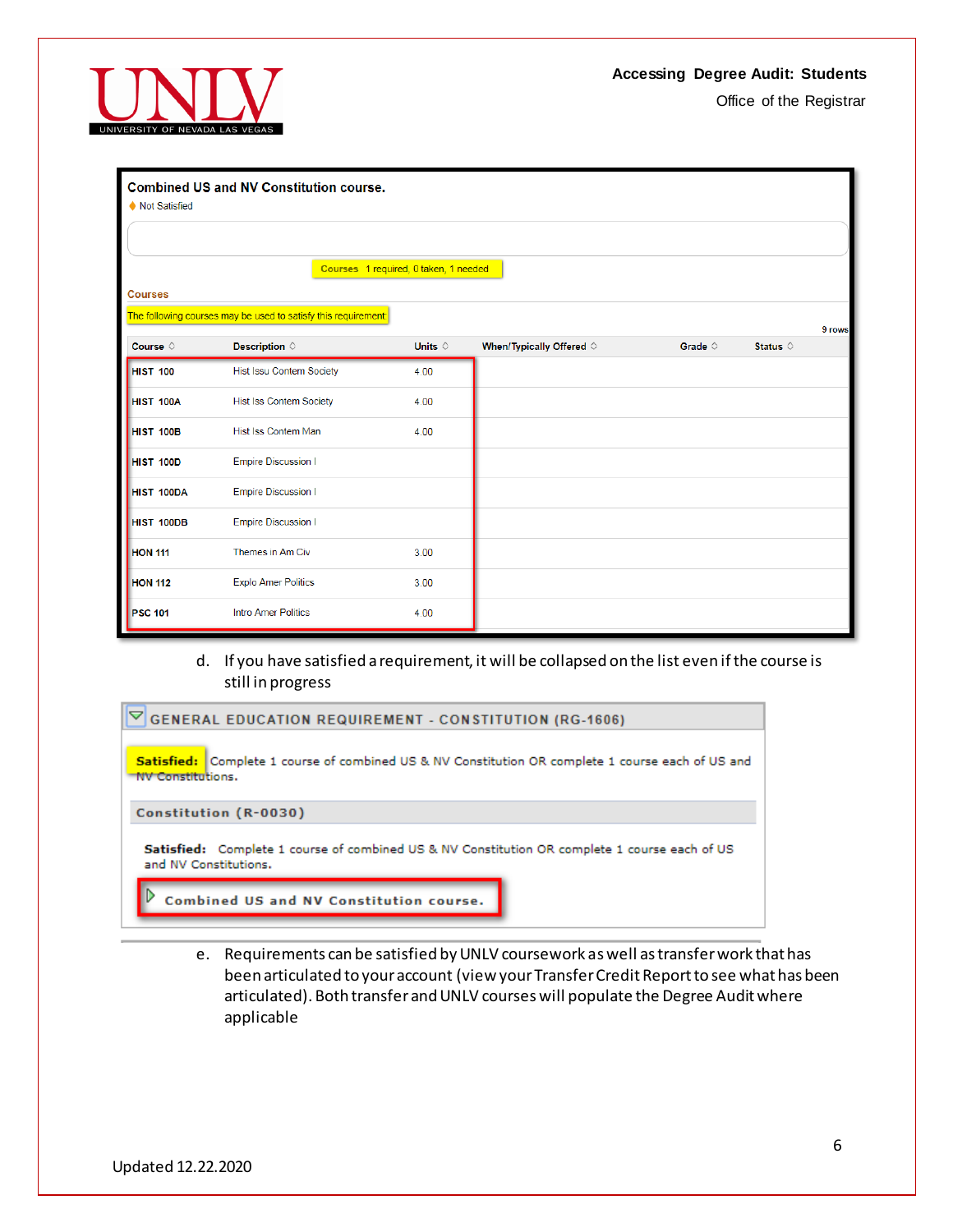Office of the Registrar



f. Courses will be listed with the term they were taken and the grade you earned (if applicable)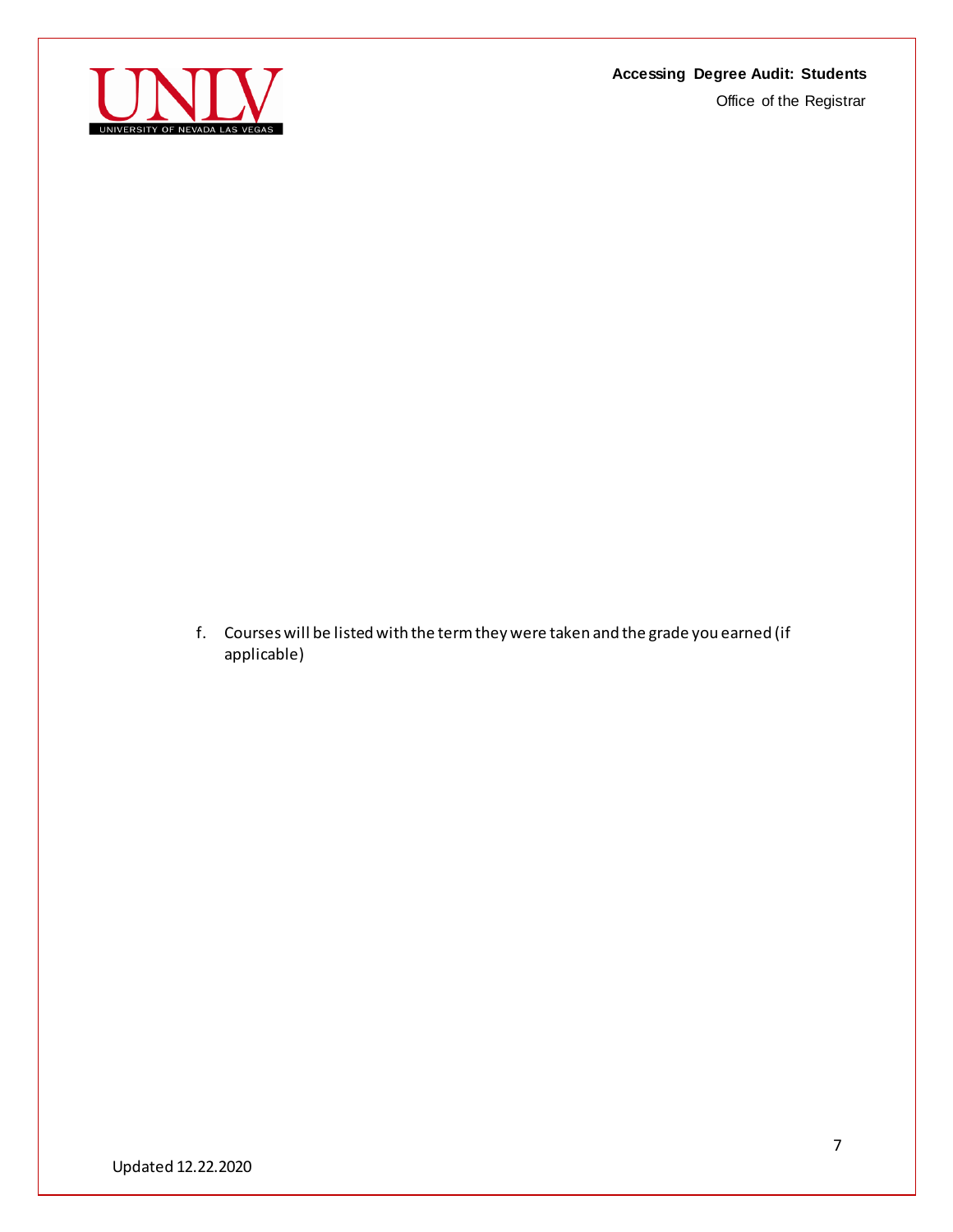Office of the Registrar



# $\triangledown$  GENERAL ELECTIVES (RG-0095)

Courses listed in General Electives are additional courses used to count toward your overall total units required for graduation. Please review the university requirements above or consult with your department for the total units required specific for your major.

**General Electives (R-0165)** 

 $\blacktriangleleft$ 

The following courses were used to satisfy this requirement:

| Course          | Description                                                  | Units | When             | Grade              | status             |
|-----------------|--------------------------------------------------------------|-------|------------------|--------------------|--------------------|
| <b>HIST 103</b> | Global Prblms in History (The<br>Living Dead: Relics and Re) |       | 3.00 2018 Fall   |                    |                    |
| <b>HIST 750</b> | Meth of Public History                                       |       | 3.00 2013 Spring | в                  | ☑                  |
| <b>PEX 127</b>  | Tennis                                                       |       | 1.00 2018 Fall   |                    |                    |
| <b>PSC 100</b>  | Nevada Constitution                                          |       | 1.00 2018 Fall   |                    |                    |
| <b>PUA 701</b>  | Prin Public Admin                                            |       | 3.00 2011 Spring | А-                 | $\bm{\varnothing}$ |
| <b>PUA 703</b>  | Sem Organiz Theory                                           |       | 3.00 2011 Fall   | А                  | $\bm{\varnothing}$ |
| <b>PUA 704</b>  | Fiscal Admin                                                 |       | 3.00 2012 Spring | А-                 | $\bm{\varnothing}$ |
| <b>PUA 708</b>  | Sem Publ Persnl Adm                                          |       | 3.00 2011 Fall   | А                  | $\bm{\mathcal{G}}$ |
| PUA 721*        | Quantitative Meth                                            |       | 3.00 2012 Spring | А                  | $\bm{\varnothing}$ |
| <b>PUA 723</b>  | Research Design                                              |       | 3.00 2012 Fall   | А                  | $\bm{\varnothing}$ |
|                 |                                                              |       | View All   LA    | First $1.10$ of 15 | Last               |

g. Courses that are in progress will be listed with a yellow diamond and will remain on your degree audit unless you drop/Audit/Fail the course

h. If you are ready to apply for graduation, contact your Academic Advisor. If you are on track to graduate, your Degree Audit should look like this once you enroll in your last term: